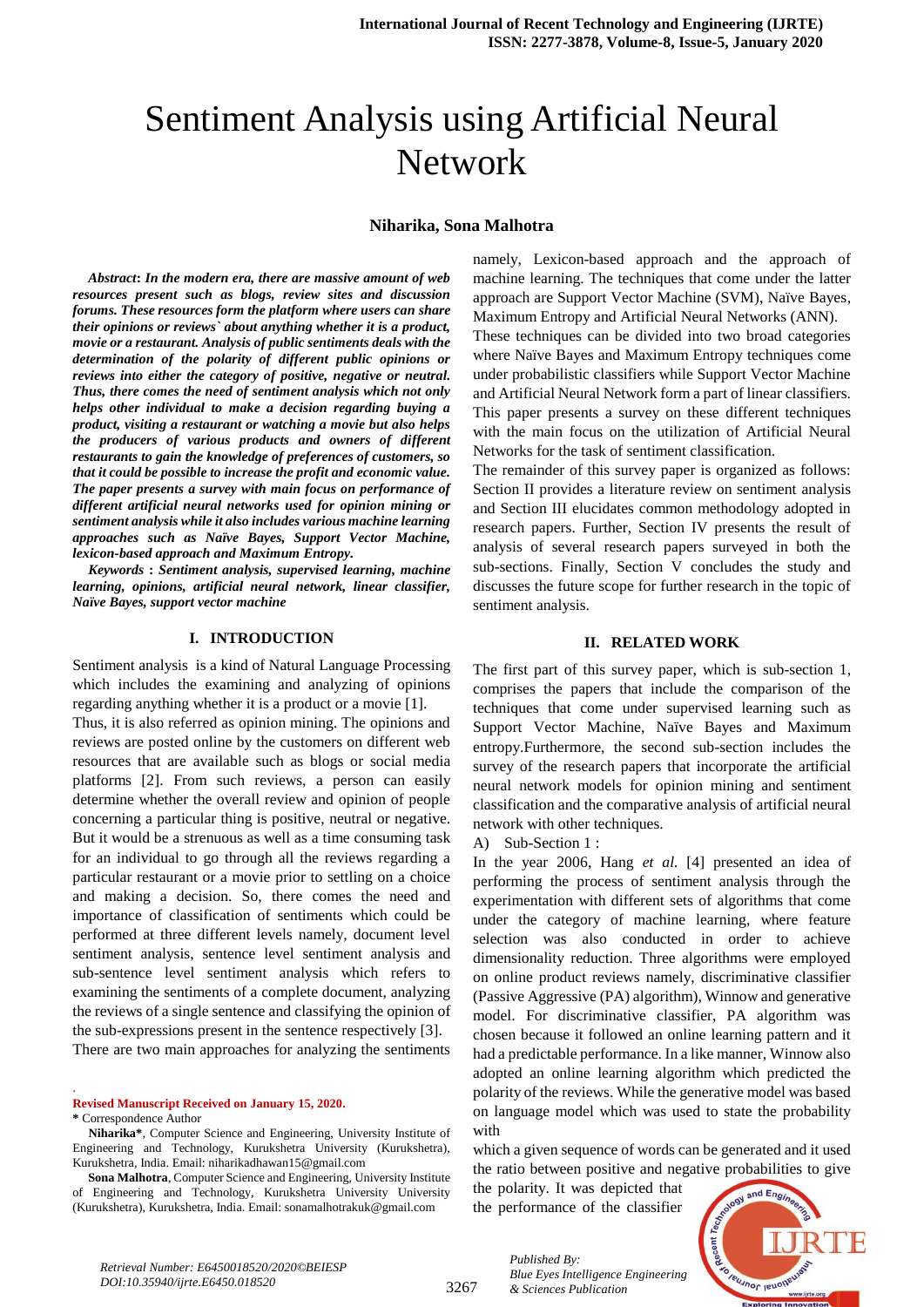was improved by high order n-grams. Moreover, for the mixed reviews, discriminative model was proved to be efficient as it gave better result than other two models. The only drawback was that classification was only limited to just positive and negative scales and did not include the classification of reviews at different scales. Later, Qiang *et al.*  [5] proffered an experiment to classify the reviews that were associated with the blogs related to travelling for the seven destinations in 2009. The sentiments were classified either into positive reviews or negative reviews, so that, it could be helpful to the both travelers, and the managers before taking any decision related to choosing the destination. Three approaches of machine learning were compared namely, Support Vector Machine (SVM), Naïve Bayes and a character based N-gram model which was a dynamic language model classifier. For the analysis by Naïve Bayes, a tool was developed by VC 6.0 and for the purpose of feature selection then the method of Information Gain was applied. The SVM approach used the concept of word frequency whereas the N-gram based character language model preferred characters to be its basic unit. The dataset for the classification was the retrieved corpus from Yahoo.com and a Lingpipe DynamicLMClassifier was used for the experiment to be performed by the three algorithms. The k-fold cross validation was performed where three was chosen as the value of k. For the experiments, all the characters were converted into lowercase while the punctuation in itself was considered as a lexical item. From the experiment, it was concluded that the performance of Support Vector Machine and N-gram was better in comparison to the performance of Naïve Bayes. Also, the performances of all the three approaches were significantly equal with large training dataset and had reached the 80% level of accuracy. The limitation of this approach was that only reviews regarding western countries were taken into consideration. Further, in 2011, Shi *et al.* [6] came out with a technique of classifying the sentiments of hotel reviews on the basis of supervised learning. Two types of features were considered for the approach of supervised learning using unigram feature which were, frequency and TF-IDF which means Term Frequency- Inverse Document Frequency. The feature described latter was a weight which basically measured the significance of a word in the whole document. The dataset, which was included, contained 4000 reviews which were divided into four folds of equal size that maintained a balanced distribution of the class. The document was segmented using ICTCLAS and precision, recall and F-score were the three parameters for analyzing the performance. The experiment resulted in the realization that TF-IFD outperformed frequency in sentiment classification. Subsequently in 2011, the two approaches for sentiment classification namely, machine learning approach and the approach of lexicon-based look-up table were incorporated into a combined approach by Fang *et al.* [7] The dataset of camera reviews was chosen for sentiment classification and the classification was done on domain specific reviews and different expressions where sentiments were related to the specific domain. In order to implement the proposed system, three steps were followed where the first step was corpus filtering in which the phrases were extracted and an initial lexicon list was prepared. Secondly, the step of web search

with linguistic pattern was performed with two patterns (camera aspect and seed words) which was followed by the expansion of dictionary with synonyms and antonyms. Thus, two classifiers were combined which were, Aspect classifier and Polarity classifier. Four experiments were conducted out of which the experiment performed with incorporation of domain specific lexicon and knowledge encoded in MPQA in SVM approach gave the best accuracy of 47.4%. Likewise, Dhande and Patnaik [8] in 2014 also introduced a classifier which incorporated a Naïve Bayes classifier so that it could analyze the reviews of several movies and classify them in accordance to their polarity as positive or negative. The inputs that were selected were the movie review dataset and a keyword dictionary called the WordStat dictionary. Then, the reprocessing of the data was done using the model called Bag of Words (BOW) which used occurrence of each word and unigram feature in order to conduct the process of classification. There were two inputs of sentiment analysis namely the testing file and trained Naïve Bayes classifier following which the composition matrix was evaluated that contained the data about predicted and actual classification. The experiment included simulation environment (MATLAB R2012a environment) and performance metrics (accuracy parameter). From the outcomes, it was inferred that the focused model came out to be the best with accuracy of 80.65%. After that, in 2015, Moh *et al.* [9] proposed a multi-tier architecture for the purpose of classification where the sentiment analysis was performed on a movie review dataset which was extracted from rotten tomatoes database. The introduced architecture focused on four different classifiers of supervised machine learning namely, SVM, Naïve Bayes, Random Forest and SGD (Stochastic Gradient Descent). The classification was done so as to categorize the sentiments into five different classes from very negative to very positive. The data was collected and cleaned for the purpose of pre-processing where the splitting of the train set was done according to 80-20 rule which was followed by feature selection. Then, prediction was done using three models. Model-1 used the whole review dataset with three labels while Model-2 and Model-3 considered negative-very negative and positive-very positive labels respectively. The experiments were performed which resulted that multi-tier model outperformed single-tier model. Moreover, the SGD classifiers with Scikit learn performed significantly well using the dictionaries with an accuracy of 87.23%.

## B) Sub-Section 2:

The approach of neural network was implemented to classify the reviews or sentiments of the people from blogs: Live Journal and Review Centre along with movie dataset by Chen *et al.* [10] in 2011 where the concept of semantic orientation was applied and incorporated with machine learning for effective sentiment classification. The back propagation neural network (BPN) was used along with four different indexes for sentiment orientation. The first index was SO-A index that infer the semantic orientation from the association where a paradigm was prepared and strength was calculated. Second and third indexes were SO-PMI (AND) and SO-PMI

(NEAR) which used Point wise Mutual Information and

*& Sciences Publication* 

*Published By:*



3268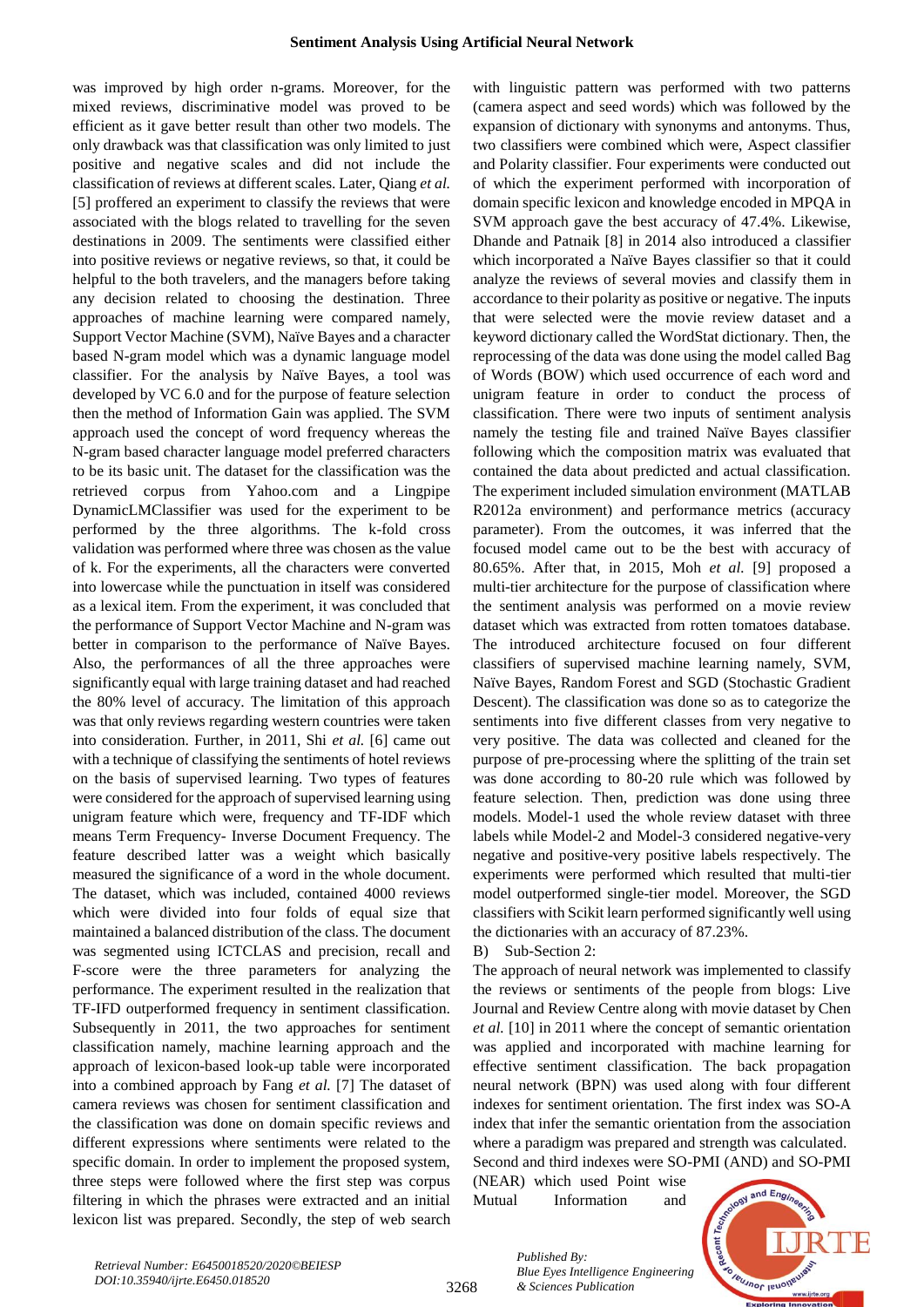Information Retrieval (PMI-IR) while the last index was SO-LSA. The proposed methodology was to prepare a dataset to form Term Document Matrix (TDM) and calculate its' SO-indexes. Then the network was trained and the performance was evaluated which concluded that the method performed better than several traditional techniques and was also succeeded in reducing the time for the classification significantly. The potential limitation of the proposed method was that it incorporated only blogs while twitter, face-book could also have been used. Later, the analysis of the sentiment for stock prediction was done using the data from Twitter by Mittal and Goel in 2012 [11] for correlating the market and public sentiments. The data contained values of DJIA (Dow Jones Industrial Average) which was fed into the preprocessor. Simultaneously, the data from twitter was also accumulated and fed into sentiment analysis algorithm which was used to classify the values of modes into four classes such as calm, happy, alert and kind. Then, both the data were fed into proposed model of Self Organizing Fuzzy Neural Network (SOFNN). The sentiment analysis algorithm comprised of steps such as generation of word list, filtering of tweets, computing and mapping of daily score. Four different learning algorithms were compared: Linear regression, logistic regression, SVN using LIBSVM library and SOFNN of five layers with Ellipsoidal Basis Function (EBF). The observations from the experiment were made that only calm and happy moods were Grauger causative of DJIA. Also, SOFNN yielded significant performance in prediction as compared to others with performance of 75.56%. Later, a portfolio management strategy was implemented to make effective buy or sell decision after pre-computation which was proved to be profitable for a period of 40 days. The potential limitation lied in the dataset as it did not map the real public sentiments. After that, Ghiassi *et al.* [12], in 2013, came out with a hybrid model which was comprised of combination of Dynamic Artificial Neural Network (DAN2) and n-gram analysis where the extraction of data was done from Twitter API v1.0 . the subject that was selected for the analysis was Justin Bieber as it was the largest twitter account of that time. The tools for gathering the information related to subject mention and references were developed. Another tool called scoring tool was developed so that, two large datasets could be made where, the first set is training dataset and the second set is called testing dataset. The task of dimensionality reduction and feature selection was performed using a twitter specific approach using linguistic analysis was used to determine n-gram which were of interest. Then, it was validated using the frequency metrics following which ten groups which were named as candidate groups were selected and then evaluated. It was depicted through the outcomes that around 10% of the tweets were neutral. Furthermore, the reduced set of lexicon had a great coverage as well as it was less complex. Later, two approaches were selected for the task of sentiment classification which were DAN2 and SVM. For such approaches, two classes were defined where one class included the emoticons in the sentiments while the other class did not and it was concluded that the presence of emoticons in the sentiments really helped in the task of sentiment analysis. Finally, the comparison made on the two supervised approach demonstrated that DAN2 performed better than SVM where the basis of evaluation of the performance were the metrics called recall and accuracy. Then, the targeted approach of twitter sentiment analysis was further enhanced by Ghiassi *et al.* [13] in 2016 itself that used supervised feature engineering and artificial neural network. The enhanced model analyzed the twitter sentiments of two brands namely Starbucks and Governor Christie. The proposed model for targeted sentiment analysis included the collection of data or tweets, cleaning of collected tweets which were followed by feature engineering and feature vectorization. Then, Dynamic Artificial Neural Network was applied for the classification of the sentiment of the tweets where classification was again done in the two sets comprising three class and five class classification. Moreover, the two system models were again considered for comparison namely Sentiment140 and Repustate that were proved to be the worst in performance. The performance was assessed by using the metrics recall, F1-measure and precision. The outcomes of the experiments concluded that the enhanced model gained F1-measure of 88% and outperformed all other systems. A Semantic Treebank was used by Socher *et al.* [14] in 2013 which was used along with the proposed model of Recursive Neural Tensor Network (RNTN) for understanding the compositionality in the sentiments as for all the nodes, it used tensor based computation. The proposed network could take the input phrases of nay length and the data that was selected for compositionality was of movie reviews taken from rottentomatoes.com where labels were extracted from the phrases that were longer in length and a standard parser was used for the purpose of parsing. Then, labeling was performed using Amazon Mechanical Turk and then labels were classified into categories of five classes from negative to somewhat positive. After that, the evaluation was performed in a bottom-up manner. The results of many approaches were compared namely, SVM, Naïve Bayes RNN, MV-RNN, RNTN and biNB (Naïve Bayes along with the bag containing bigram features). The comparisons concluded that RNTN outperformed all other approaches in predicting fine grained labels of sentiment with

performance accuracy of 80.7% which was followed by MV-RNN and RNN while for the classification of binary labels as positive or negative, again RNTN was proved to be better than other techniques with an accuracy of 85.4%. After one year, Santos and Gatti [15] used the approach of Convolutional Neural Network (CNN) for the classification of sentiments in 2014. The proffered network was named as Character Sentence Convolutional Neural Network (CharSCNN) as it was used for the purpose of extraction of character to sentence information. The datasets that were selected for the analysis of sentiments were of twitter messages and movie reviews where the approaches that were used for the two datasets were Stanford Twitter Sentiment (STS) and Stanford Sentiment Treebank (SSTb) respectively. The first step that was included in the proposed

method was to compute the score of the labels and the proposed neural network was comprised of two layers and used back propagation algorithm. Then, the word level

embedding and character level embedding of fixed size was done

*& Sciences Publication* 

*Blue Eyes Intelligence Engineering* 

*Published By:*

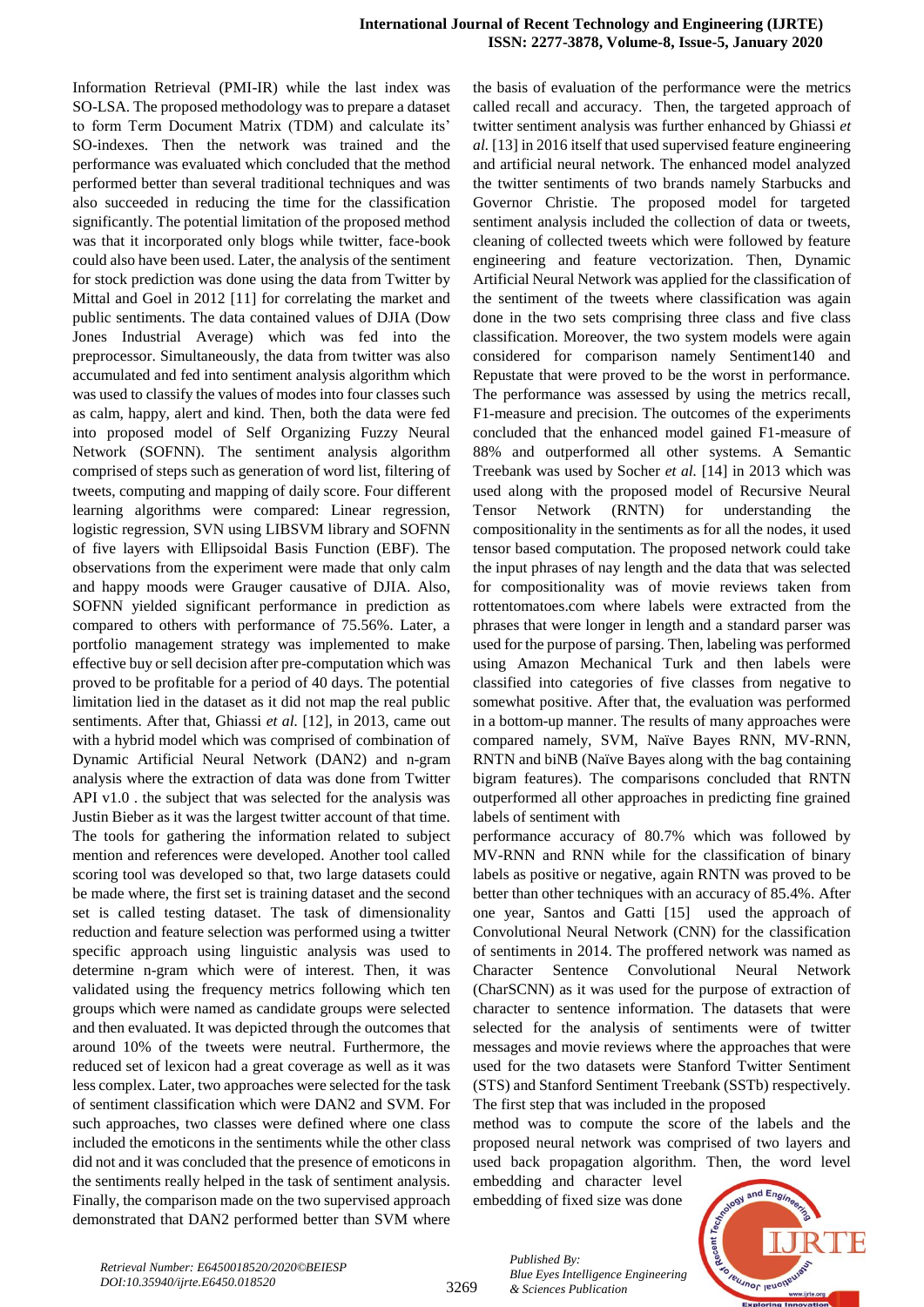where local features were produced and then combined with max operation. The next step in the model consisted of sentence level representation. The experiment for SSTb was conducted for two approaches that were with phrases and complete sentence. The approached model of CharSCNN achieved the accuracy of 85.7% for classification of movie reviews into binary classes of positive or negative while accuracy of 48.3% for fine grained. And, the accuracy of STS was 86.4%. The classification process was limited as it had a dataset of limited size. Furthermore, Liu *et al.* [16] focused on Recurrent Neural Network (RNN) for fined grained opinion mining along with word embeddings in 2015. Two datasets related to reviews were chosen namely Laptop dataset and Restaurant dataset which were provided by SemEval. Three pre-trained word embeddings which represented words in a distributed manner were used namely SENNA embedding (each word was represented as feature with an associated embedding vector in a look-up table), Google Embeddings (trained by skip-gram model) and Amazon Embeddings (containing corpus on Amazon products). The embeddings were used in three different architectures including Jordan-type RNN, Elman-type Recurrent Neural Network and Long Short- Term Memory Recurrent Neural Network. The datasets were preprocessed where the data was converted into lowercase and then vocabulary was built which was followed by addition on padding in case of boundary words. The model was assessed using and F1-score, recall and precision while it was compared with CRF baseline using paired t-test on F1-score. The results demonstrated that word embeddings improved the performance of RNN and CRF while its fine tuning significantly improved the performance of RNN. Moreover, integration of heuristic feature in RNN also improved the performance. Simultaneously, Ouyang *et al.* [17] used the Convolutional Neural Network to perform an experiment of sentiment analysis in 2015 where a framework was proposed called word2vec + Convolutional Neural Network (CNN). The dataset that was an extended movie reviews from the rottrntomatoes.com where the data was defined in five different labels from positive to negative. Word2vec was used for the transformation of the words into vectors to build sentences' vectors. Before training the network, the Google News dataset was considered for training the pre-trained vectors. Later on, the sentences' vector was supplied as input to the CNN which was built using Caffe which was an open source framework. The CNN had three Convolutional layers along with three pooling layers which extracted the features and sampled the Convolutional matrix respectively. Moreover, dropping layer was also present which was there to remove the problem of over-fitting. Finally, the performance was evaluated on the basis of fine grain which concluded that the introduced model worked better than other models like RNN, MV-RNN. Later, in 2016, an approach was proffered for sentiment analysis by Borele and Borikar [18] by using an artificial neural network (ANN) along with the comparative analysis of various methods. The dataset that was chosen for the experiment contained the reviews of several movies along with the labels of binary polarity. Several approaches were compared such as machine learning approaches that included Naïve Bayes (a simple approach for text classification but less accurate), SVM which

was based on discriminative classifier and multiclass SVM variant was chosen for sentiment analysis, k-Nearest Neighbor (used similarity score as the basis for classification), Maximum Entropy and Artificial Neural Network. Other approaches that were included in the comparison were lexicon based approach where the semantic orientation of words was used to evaluate polarity, rule based approach (used semantic dictionary) and statistical model. The outcome of the comparison concluded that SVM outperformed other approaches for sentiment classification. After that, an approach was put forward that included pre-processing followed by feature extraction. Then, training of the dataset was done where weights were assigned and fuzzy logic was applied. The proposed neural network used back propagation and then testing phase was conducted. Concomitantly, Wang *et al.* [19] focused on dimensional sentiment analysis for the recognition of continuous numerical values using a regional model of CNN-LSTM in 2016 which comprised of two parts namely, LSTM and regional CNN where ratings of Valence Arousal (VA) were predicted. The prediction was done on two datasets which were Chinese Valence Arousal Text (CVAT) and Stanford Sentiment Treebank (SST). In the model, the word vectors were trained using a toolkit called word2vec. In the regional CNN model, the sentence was considered as a region and the text was divided into regions for the extraction of features. The features were then integrated in a sequential manner for the generation of text vector for VA prediction using LSTM model. The model comprised of Convolutional layer for feature extraction, max pooling layer, sequential layer and linear decoder. Two methods of lexicon based approach were chosen for the purpose of assessment which were weighted Geometric Mean (wGM) and weighted Arithmetic mean (wAM) while the regression

methods that were considered were Maximum Values Regression (MVR) and Average Values Regression (AVR). The evaluation of the outcomes was done by Mean Absolute Error (MAE), Root Mean Square Error (RMSE) and Pearson correlation coefficient. The model that was put forward outperformed other conventional NN methods such as LSTM, CNN and RNN., Chen *et al.* [20] came up with a hierarchical neural network to perform the task of sentiment classification in 2016. The researchers focused on classification at document level that incorporated global user and product information. The analysis was performed on three datasets which were IMDb, Yelp2013 and Yelp2014. The datasets were splitted into three parts which included the sets called, train, development and test in the ratio of 8:1:1 followed by tokenization and sentence splitting with the use of Stanford CoreNLP. The introduction of hierarchical LSTM model was done for the purpose of generation of a joint sentence level representation and document level representation. While the traditional models only took local text information, the focused model used global user preference and product characteristics as the motive for user product attention. The model for Neural Sentiment Classification (NSC) was contrasted with other methods for document level sentiment

classification such as Trigram, AvgWordvec, SSWE, Majority,



*Retrieval Number: E6450018520/2020©BEIESP DOI:10.35940/ijrte.E6450.018520*

3270

*Published By: Blue Eyes Intelligence Engineering & Sciences Publication*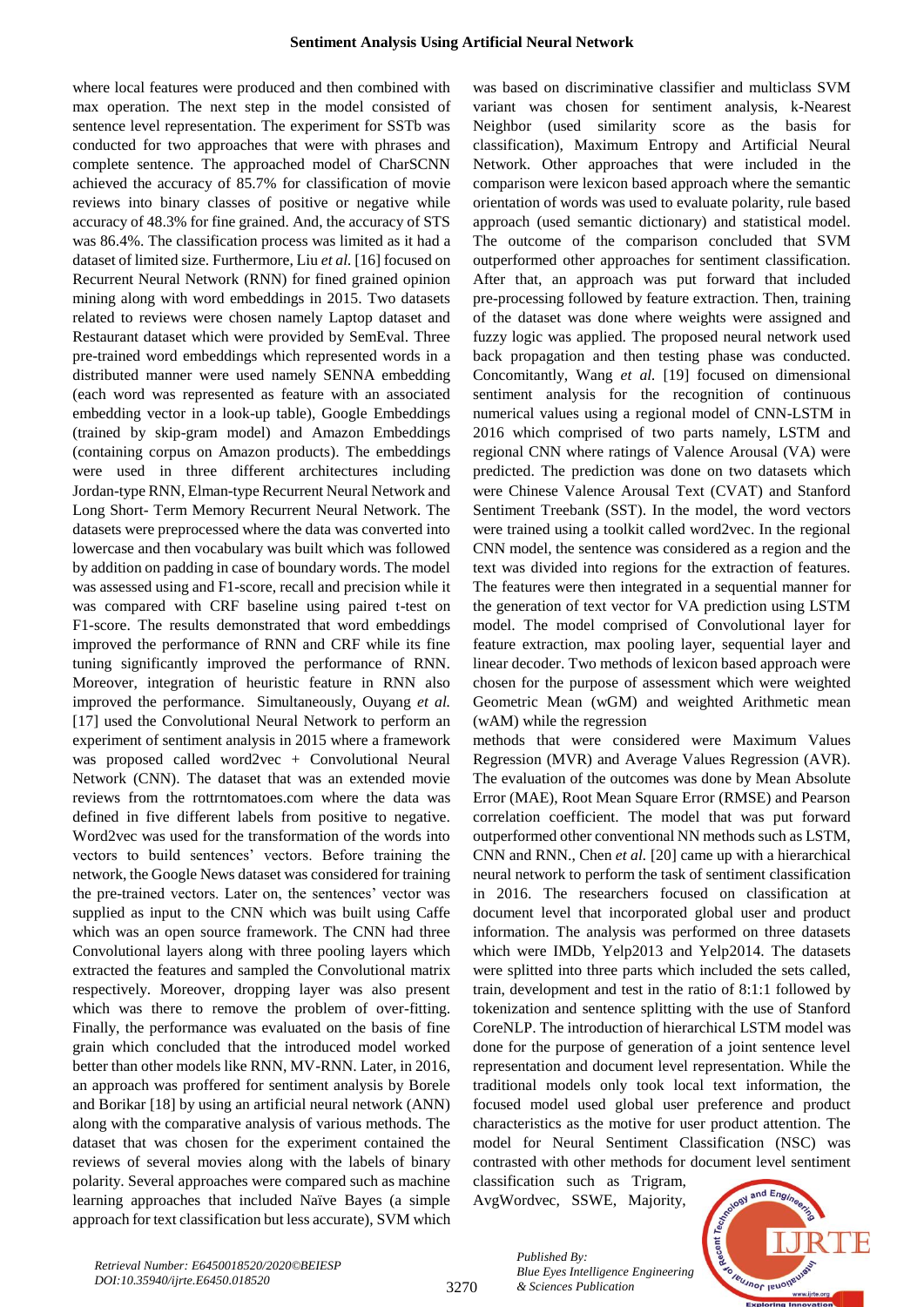RNTN+RNN, JMARS, UPNN and Paragraph Vector. The evaluation was done using two metrics that were Root Mean Square Error (RMSE) and accuracy which concluded that the introduced model performed significantly well when compared with other baseline techniques. After that, a model for performing language-agnostic analysis of the sentiments was proposed by Wehrmann *et al.* [21] with the use of a character based Convolutional Neural Network CNN) in 2017 along with character level embeddings which was capable to directly learn from the document, polarity prediction of source language as well as documents containing words from multiple languages. The sentiment analysis was done with the use of twitter corpora that was originally contained data in thirteen languages of Europe and was labeled into three classes from which only four languages were considered for sentiment analysis: English, Spanish, Portuguese and German while the classification was reduced to binary classification. The model that was put forward was called Conv-Char-S that incorporated the benefits of Conv-Emo and Conv-Char. The model processed the character level input for understanding the sentences and its architecture comprised of a Convolutional layer, one max-pooling-over-time layer and fully connected layer. The experiment was conducted and the outcomes were compared with the baselines such as SVM based approaches using performance metrics, namely accuracy and F-measure which concluded that the proposed architecture performed significantly well and was proved to be far more better than the second best baseline. Later, in 2018, Mohammad *et al.*  [22] came up with a contemporary model for sentiment analysis at the aspect level was performed on hotels' reviews written in Arabic language where two models of LSTM were implemented. The first model was a Bi-LSTM-CRF which incorporated a character level bidirectional Long short Term Memory (LSTM) along with a classifier known as conditional random field for the task of extraction of opinion target expressions while the second model was an aspect based LSTM which was used for the task of sentiment polarity classification at aspect level which identified the sentiment polarity. An enhanced model LSTM was trained and the results were evaluated for the experimentation of both the tasks. For the first task, a single layer model was developed followed by its training along with word embeddings and the features of character embedding while for the second task, back propagation algorithm was used to train AB-LSTM-PC. The outcomes concluded that the introduced approaches were evaluated and demonstrated that the approaches outperformed other baselines where the performance of task of aspect OTE was enhanced with 39% while the second task had shown the enhancement of 6% in the performance. Then, in 2019, stack of deep learning algorithms was proffered by Feizollah *et al.* [23] for analyzing the sentiments. The author performed analysis on the tweets on Halal products which were, Halal cosmetics and Halal tourism. The focused system comprised of data collection, data pretty-processing which was followed by data processing. The accumulation of data was done through twitter API while the task of data preprocessing was done via removal of retweets from the dataset by recognizing the RT at the starting of tweets and the keywords were searched in two different languages which

were Malay and English. After this, the dataset was fed into stacked deep learning algorithms where the result of one algorithm was propagated to the next algorithm. The experiment included the use of python library called keras for the implementation of neural network architectures. The sentiment analysis algorithms first broke the sentences into words and pretty-set sentiment value was associated with it before calculating the final sentiment score. The results concluded that an accuracy of 93.78% was achieved when the method of word2vec feature extraction was incorporated with a stack of LSTM and CNN and the polarity of the reviews were found to be positive for both the datasets.

## **III. METHODOLOGY**

The general methodology adopted by several authors that used the concept of artificial neural network as well as other supervised learning approaches is the process that included extraction of data-set, pre-processing of data followed by splitting the data into two sets for training and testing. The partitioned datasets are then passed into the classification model and later on the result is evaluated on the basis of the prediction made as elucidated in Figure 1 [24].



#### **Figure 1: General methodology for sentiment analysis**

Following are the steps that are included in the general methodology for sentiment analysis:

- 1. The first step includes the extraction of the dataset for input.
- 2. After that, the dataset is pre-processed so that it could be transformed into a more suitable dataset.
- 3. Then, the process of feature engineering is done to define features using domain knowledge.
- 4. Later on, the dataset is partitioned into two sets of training and testing.
- 5. The next step is to validate the model by the use of partitioned datasets.
- 6. Finally, prediction of the sentiments is done.



*Retrieval Number: E6450018520/2020©BEIESP DOI:10.35940/ijrte.E6450.018520*

*Published By:*

*& Sciences Publication* 

*Blue Eyes Intelligence Engineering*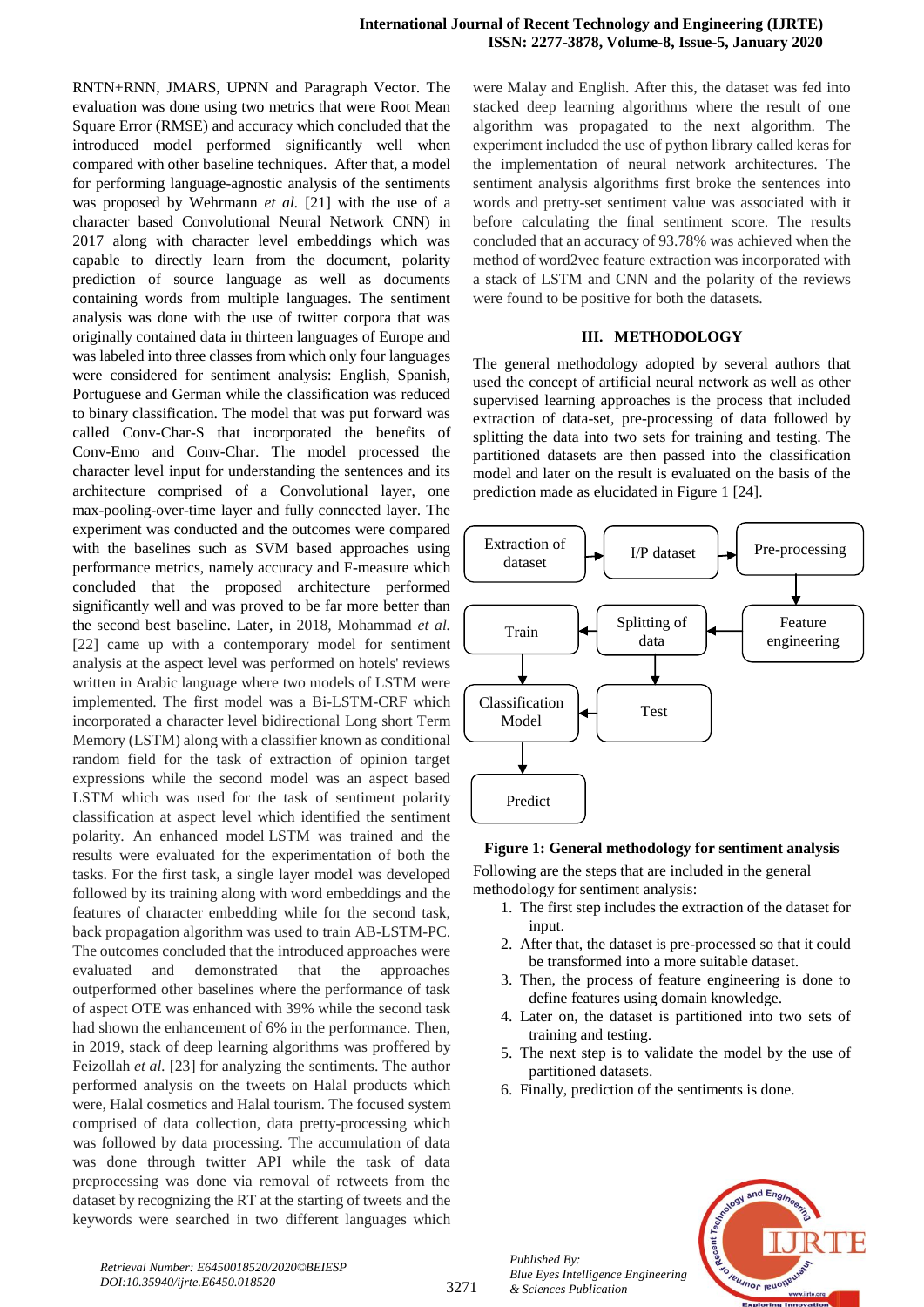# **IV. RESULT**

Following two tables give the result of the analysis of the literature survey where, the first table demonstrates the analysis of various methods used for performing the task of sentiment analysis in the research papers that has been

surveyed in sub-section 1 while the second table comprises the analysis of several techniques used in the papers that have been reviewed in sub-section 2. The analysis is depicted in form of comparison which is represented in tabular form.

| Sr. No. | <b>Methods</b> used                                                                  | Author                    | Year | <b>Dataset</b>           | <b>Result</b>                                            |
|---------|--------------------------------------------------------------------------------------|---------------------------|------|--------------------------|----------------------------------------------------------|
| 1.      | 1. Discriminative classifier<br>2. Winnow<br>3. Generative model                     | Hang et al. [4]           | 2006 | Online product<br>review | Discriminative model<br>outperformed other two<br>models |
| 2       | 1. Support Vector Machine (SVM)<br>2. Character based n-gram model<br>3. Naïve Bayes | Ye et al. $[5]$           | 2008 | Yahoo.com corpus         | SVM performed better with<br>accuracy of 80%             |
| 3       | <b>TF-IFD</b><br>1.<br>2.<br>Frequency                                               | Shi et al. [6]            | 2011 | Hotel review<br>dataset  | TF-IFD performed better than<br>frequency                |
| 4       | Support Vector Machine                                                               | Fang et al. [7]           | 2011 | Camera review            | Accuracy of 47.4% was<br>achieved                        |
| 5       | Naïve Bayes Classifier                                                               | Dhande and Patnaik<br>[8] | 2014 | Movie review             | Accuracy of 80.65% was<br>achieved                       |
| 6       | Lexicon based approach                                                               | Moh et al. [9]            | 2015 | Movie review             | The approach achieved an<br>accuracy of 87.23%           |

|  |  | Table- I: Analysis of the research papers surveyed in sub-section 1. |
|--|--|----------------------------------------------------------------------|
|  |  |                                                                      |

# **Table- II: Analysis of the research papers surveyed in sub-section 2.**

| Sr.<br>No.     | <b>Methods</b> used                                                                                                                                        | Author                    | Year | <b>Dataset</b>                  | <b>Result</b>                                                                                                                                                          |
|----------------|------------------------------------------------------------------------------------------------------------------------------------------------------------|---------------------------|------|---------------------------------|------------------------------------------------------------------------------------------------------------------------------------------------------------------------|
| 1.             | <b>Back Propagation Neural Network</b><br>1.<br>2.<br>Navie Bayes<br>3.<br>Support Vector Machine                                                          | Chen et al.<br>[10]       | 2011 | <b>Movie Review</b>             | Stanford Sentiment Treebank -<br>85.7%<br>Stanford Twitter Sentiment - 86.4%                                                                                           |
| $\overline{2}$ | Self Organizing Fuzzy Neural<br>1.<br>Network (SOFNN)<br><b>Linear Regression</b><br>2.<br>3.<br>Support Vector Machine (SVM)<br>Logistic regression<br>4. | Mittal and Goel<br>$[11]$ | 2012 | Dow Jones Industrial<br>Average | Accuracy of 75.56% was achieved by<br>SOFNN.                                                                                                                           |
| 3              | <b>Support Vector Machine</b><br>1.<br>$\overline{2}$ .<br><b>Hybrid Neural Network</b>                                                                    | Ghiassi et al.<br>$[12]$  | 2013 | Twitter subject                 | Hybrid neural network performed<br>better than SVM.<br>Strongly positive - 69.7%<br>Mildly positive- 66.7%<br>Mildly negative $-89.9\%$<br>Strongly negative $-95.1\%$ |
| $\overline{4}$ | 1. Recursive Neural Tensor Network<br>(RNTN)<br>2. SVM<br>3. Recursive Neural Network (RNN)<br>4. Navie Bayes                                              | Socher et al.<br>$[14]$   | 2013 | Movie reviews                   | RNTN outperformed all other<br>methods with an accuracy of 85.4%.                                                                                                      |



*Published By:*

*& Sciences Publication*